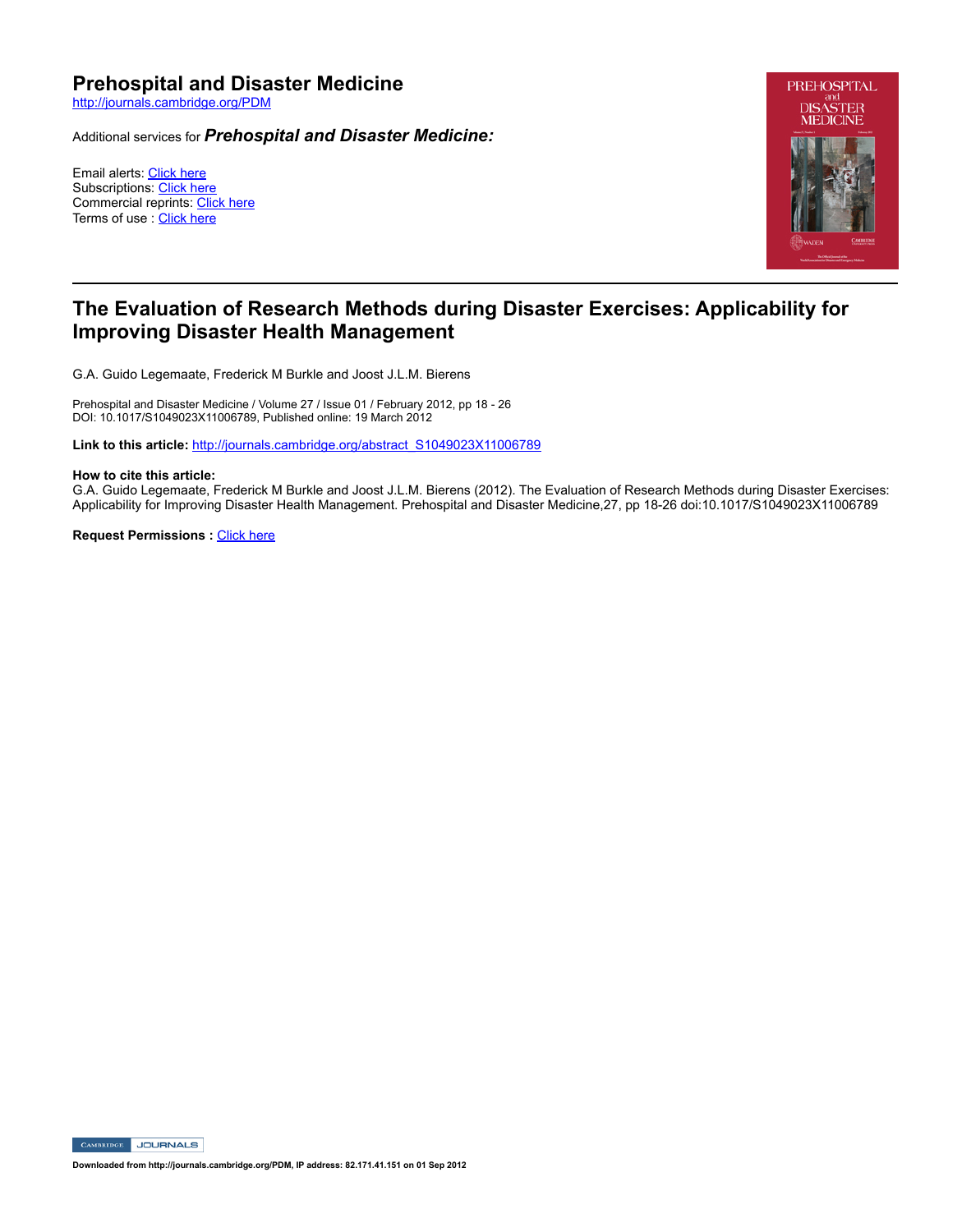# **The Evaluation of Research Methods during Disaster Exercises: Applicability for Improving Disaster Health Management**

**G.A. Guido Legemaate, MSc;1 Frederick M. Burkle, Jr., MD, MPH, DTM;2 Joost J.L.M. Bierens, MD, PhD, MCDM<sup>3</sup>**

- 1. Fire Department Amsterdam-Amstelland, Department of Crisis Management, Amsterdam, The Netherlands
- 2. Harvard Humanitarian Initiative, Harvard School of Public Health, Cambridge, Massachusetts, USA
- 3. Department of Anesthesiology, VU University Medical Center (VUmc), Amsterdam, The Netherlands

#### **Correspondence:**

G.A.G. Legemaate, MSc Fire Department Amsterdam-Amstelland Department of Crisis Management Postbox 92171 1090 AD Amsterdam The Netherlands E-mail: g.legemaate@brandweeraa.nl

# **Conflict of interest:**

This study was funded by a grant from the Ministry of Interior and Kingdom Relations of The Netherlands.

**Keywords:** disaster exercises; disaster health management; disaster research methodology

# **Abbreviations:**

ICS: Incident Command System ICT: Information and Communication Technologies

**Received:** October 18, 2010 **Accepted:** April 26, 2011 **Revised:** August 12, 2011

Online publication: March 19, 2012

**doi:** 10.1017/S1049023X11006789

# **Abstract**

**Introduction:** The objective of this study was to investigate whether disaster exercises can be used as a proxy environment to evaluate potential research instruments designed to study the application of medical care management resources during a disaster.

**Methods:** During an 06 April 2005 Ministerial-level exercise in the Netherlands, three functional areas of patient contact were assessed: (1) Command and Control, through the application of an existing incident management system questionnaire; (2) patient flow and quality of patient distribution, through registration of data from prehospital casualty collection points, ambulances, and participating trauma centers (with inclusion of data in a flow chart); and (3) hospital coping capacity, through timed registration reports from participating trauma centers.

**Results:** The existing incident management system questionnaire used for evaluating Command and Control during a disaster exercise would benefit from minor adaptations and validation that could not be anticipated in the exercise planning stage. Patient flow and the quality of patient distribution could not be studied during the exercise because of inconsistencies among data, and lack of data from various collection points. Coping capacity was better measured by using 10-minute rather than one hour time intervals, but provided little information regarding bottlenecks in surge capacity.

**Conclusion:** Research instruments can be evaluated and improved when tested during a disaster exercise. Lack of data recovery hampers disaster research even in the artificial setting of a national disaster exercise. Providers at every level must be aware that proper data collection is essential to improve the quality of health care during a disaster, and that predisaster cooperation is crucial to validate patient outcomes. These problems must be addressed pre-exercise by stakeholders and decision-makers during planning, education, and training. If not, disaster exercises will not meet their full potential.

**Legemaate GAG, Burkle FM Jr., Bierens JJLM. The evaluation of research methods during disaster exercises: Applicability for improving disaster health management.**  *Prehosp Disaster Med.* **2012; 27(1):18-26.**

# **Introduction**

It is difficult to evaluate the quality of the performance of a health care system during a disaster. Research instruments may be not available, not validated, or impossible to administer during a crisis. Although descriptive performance evaluations often are administered post-disaster, specific disaster research is rare, and often limited in scope.1–4 On the other hand, disaster exercises are commonplace throughout the world and serve as a major education and training tool. The question arises whether exercises can be used to evaluate whether certain instruments can be applied to disaster research. If disaster exercises can be used as a proxy environment to evaluate the feasibility of potential research instruments, they should play an important role in the development of a research agenda for scientific analysis of health care performance during or immediately after a disaster-producing event.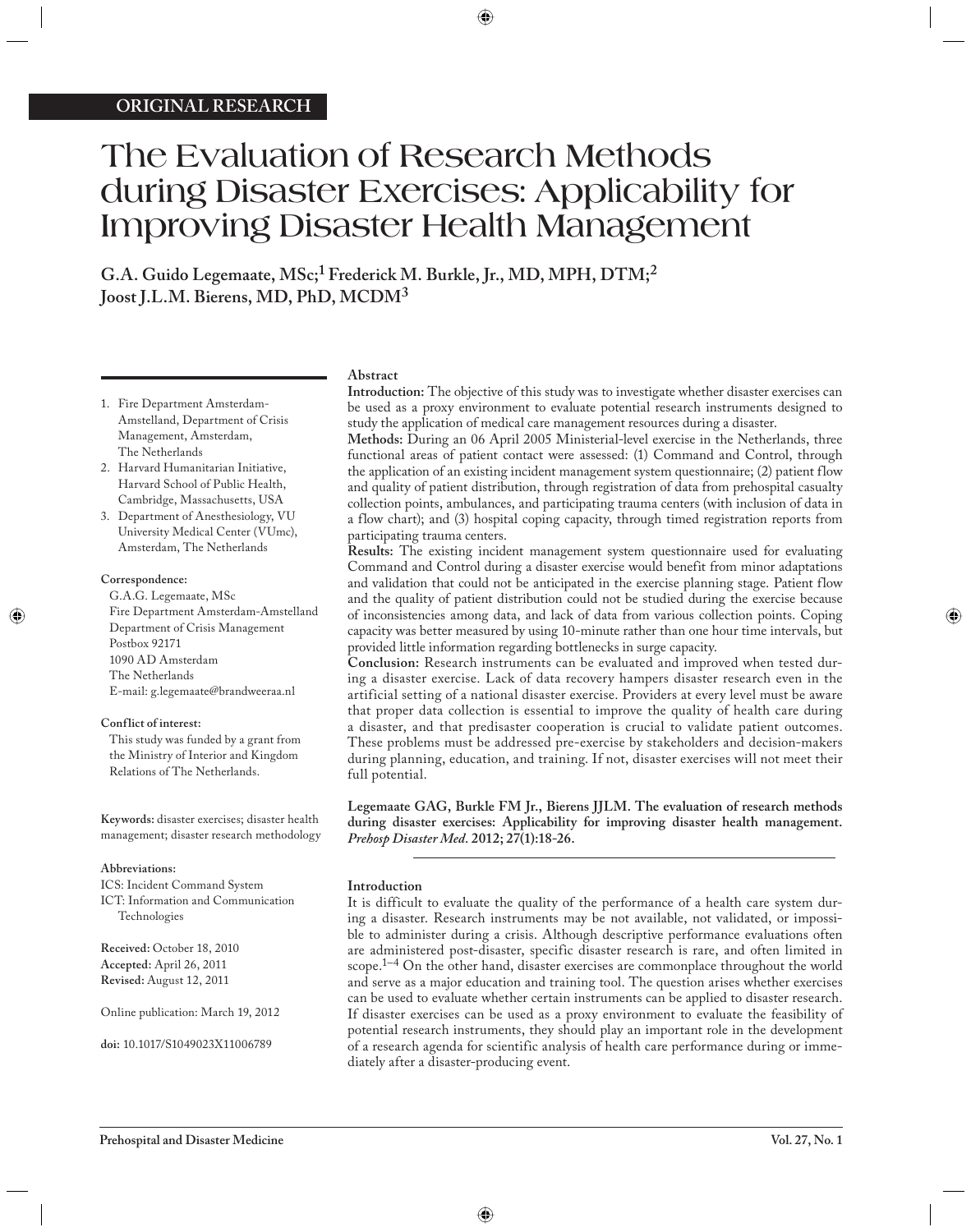| <b>Functional Study Area</b>                        | <b>Study Method</b>             | <b>Registration Source</b>                                                                                                 | <b>Study Objective</b>                                                                                |
|-----------------------------------------------------|---------------------------------|----------------------------------------------------------------------------------------------------------------------------|-------------------------------------------------------------------------------------------------------|
| Incident Command System<br>functional area          | Questionnaire (survey)          | Dispatch center, Red Cross, Mobile<br>Medical Team, Logistical Coordinator,<br>Ambulances, Emergency Departments,<br>GHOR* | Test the feasibility of the ques-<br>tionnaire to measure Incident<br><b>Command System</b>           |
| Mock Patient distribution<br>functional areas       | Chart reviews and<br>interviews | Red Cross, Logistical Coordinator,<br>Ambulances, Emergency Departments,<br>mock patients                                  | Test the feasibility of the flow chart<br>and availability of data to measure<br>patient distribution |
| Health Facility coping<br>capacity functional areas | Chart reviews                   | Dispatch center, Logistical Coordinator,<br><b>Emergency Departments</b>                                                   | Test the feasibility and avail-<br>ability of data to measure coping<br>capacity                      |

**Table 1**. Main characteristics of the three functional study areas (\* GHOR = the organization responsible for medical assistance in accidents and disasters in the Netherlands)

The purpose of this study was to investigate the utility of questionnaires and chart reviews to assess the performance of incident command, patient flow, quality of patient distribution, and tertiary hospital capacity during a national disaster exercise.

#### **Methods**

This is a retrospective, mixed methodology study, using questionnaires and chart reviews from a national disaster exercise named "Bonfire." The exercise was organized by the Ministry of the Interior and Kingdom Relations in the Netherlands, with the main objective to practice the decision-making process within the full Incident Command System (ICS) structure at national (including the Prime Minister), regional and local levels.<sup>5</sup> The event initially was planned to be an unannounced exercise, but three weeks before the date of the exercise, the ban on informing all stakeholders that the exercise was planned was waived. This unexpected opportunity allowed the Principal Investigator to inform the Ministry at extremely short notice that the exercise represented an unparalleled study platform for evaluating the utility of potential disaster research instruments. Permission and finances were granted within 10 days, at which time the research design preparation commenced. The Ministry stipulated that at no time would the research studies interfere with the exercise process, and that no research observers would be allowed at the exercise locations, with the exceptions of the hospital Emergency Departments.

Due to these Ministerial restrictions, the final research proposal had to be limited to three, free-standing, functional areas. Chosen for study were: (1) incident and command locations; (2) mock patient distribution points; and (3) Emergency Departments of health facilities. Each functional area studied different participants/providers in the exercise (Table 1).

In each functional area, different data acquisition instruments were used. A five-point Likert scale questionnaire was used to study the ICS; common registrations (chart reviews) were used to study both mock patient distribution and health facility coping capacity.

The data was transferred into an SPSS for Windows database, version 16.0.0.1 (SPSS Inc., Chicago, Illinois, USA) by an independent data typist and cross-checked by the Primary Investigator. The statistical processing included the calculation of median and mode scores.

The Ethical Committee of the Vrije Universiteit (VU) (Free University) Medical Center was informed of the study objectives and methods, and declared that no formal permission was needed.

# *Exercise Event Scenario*

At 12:30 hours, a bomb explosion in one of the largest multipurpose stadiums in the country (capacity of 68,000 visitors) set a cascade of events into motion. In the stadium, approximately 10,000 spectators were attending a concert. Of these, 600 were instructed to simulate mildly injured persons (triage classification T3). An additional 140 trained mock patients were placed inside the stadium, where they simulated severely wounded patients (triage classifications T1 and T2). The Dutch triage system is similar to the four-category systems used in other countries. Patients in the first category (T1) require immediate care, without which they will not survive; patients in the second category  $(T2)$  require constant observation and urgent treatment, but are not in immediate danger; patients in the third "walking" category (T3) have minor or no visible injuries. The last category (T4) is special and generally reserved for wartime use or after mass-casualty events. Patients in the T4 category cannot be helped adequately given the current situation, i.e., the limited number of critical patients who can be successfully managed. Occasionally, T4 is used to denote the deceased.

Only T1 and T2 patient classifications were included in this study. Timeslots, based on defined timetables, were used to simulate treatment and waiting times for transport to the operating room, intensive care unit, or ward for each patient.

#### *Incident Command System Functional Area*

The research instrument consisted of two ICS questionnaires for commanders and non-commanders. Both questionnaires were based on existing ICS questionnaires, $7$  which were translated from English into Dutch, and adapted to the national structure and glossary of disaster management.<sup>8,9</sup> Due to this adaptation and translation, slight modifications may have arisen in comparison with the original questionnaires. Two items relating to multidisciplinary cooperation were added, because this concern had been identified as a potentially significant and relevant problem during recent disasters in the Netherlands.<sup>10</sup> The questionnaire for commanders was tested and finalized by six subject matter experts. Remarks on the draft questionnaire for commanders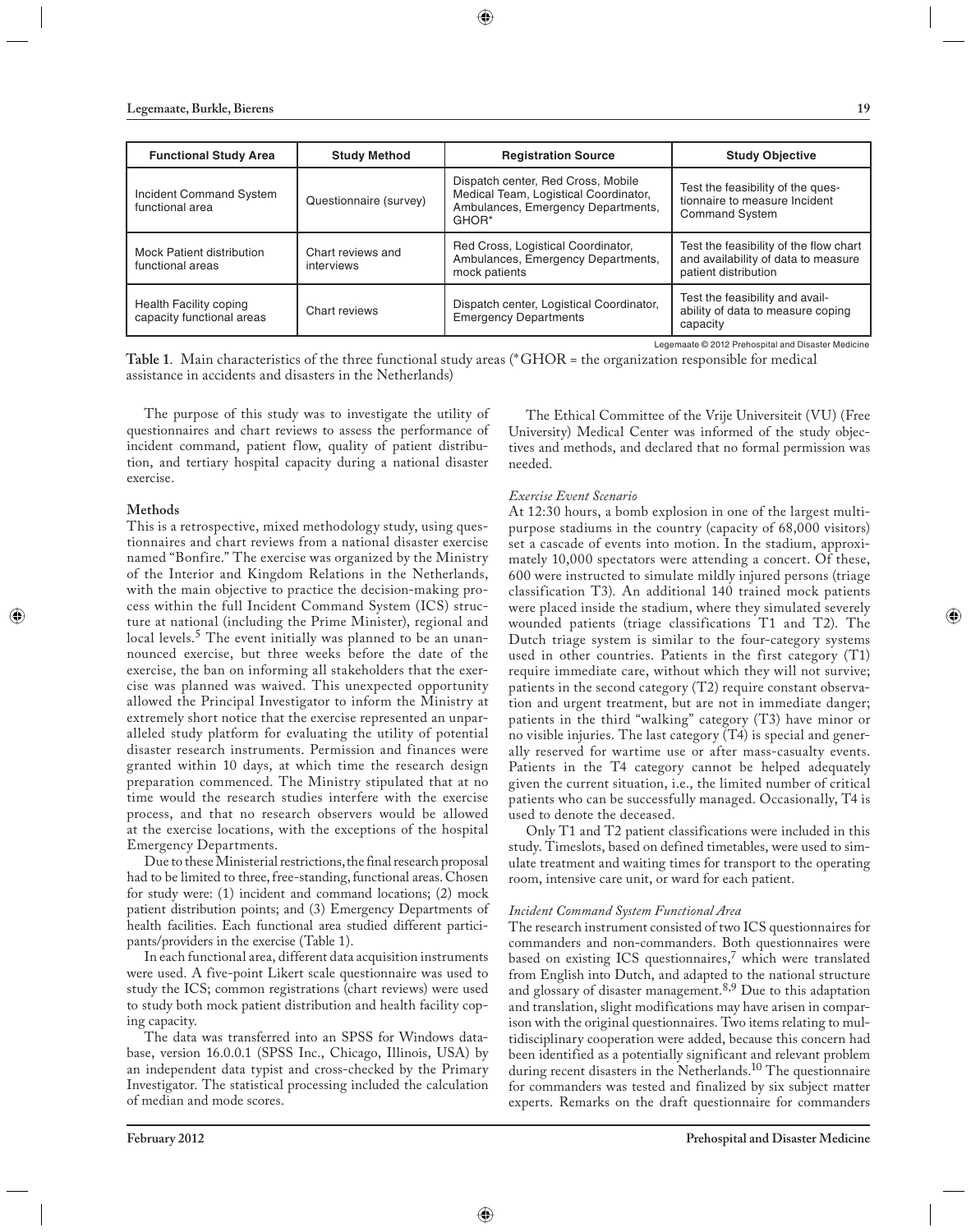|                         |                | All $(n = 18)$                                                                                                                                                                                                   |       |                | On-Scene ( $n = 7$ ) |                |                | $In-$<br>Hospital ( $n = 9$ ) |                |        |             |
|-------------------------|----------------|------------------------------------------------------------------------------------------------------------------------------------------------------------------------------------------------------------------|-------|----------------|----------------------|----------------|----------------|-------------------------------|----------------|--------|-------------|
|                         | <b>Item</b>    | <b>Question</b>                                                                                                                                                                                                  | Valid | Median         | <b>Mode</b>          | Valid          | Median         | <b>Mode</b>                   | Valid          | Median | <b>Mode</b> |
|                         | $\mathbf{1}$   | My function during disaster exercise 'Bonfire'<br>was completely clear to me.                                                                                                                                    | 18    | 1              | 1                    | $\overline{7}$ | 1              | 1                             | 9              | 1      | 1           |
|                         | $\overline{2}$ | It was clear to me when I had to fulfill the tasks<br>which were assigned to me.                                                                                                                                 | 18    | 1              | 1                    | $\overline{7}$ | 1              | 1                             | 9              | 1      | 1           |
|                         | 3              | I knew who was in charge of the GHOR*<br>department.                                                                                                                                                             | 16    | 1              | 1                    | $\overline{7}$ | $\overline{2}$ | 1 <sup>a</sup>                | $\overline{7}$ | 1      | 1           |
|                         | $\overline{4}$ | At the beginning of the exercise I received<br>correct and complete information regarding the<br>nature and goal of disaster exercise 'Bonfire'.                                                                 | 18    | 1              | 1                    | $\overline{7}$ | $\blacksquare$ | 1                             | 9              | 1      | 1           |
| Incident Command System | 5              | At the beginning of disaster exercise 'Bonfire'<br>I clearly stated my identity, function and<br>location to my commander/superior.                                                                              | 17    | 1              | 1                    | $\overline{7}$ | 1              | 1                             | 8              | 1      | 1           |
|                         | 6              | I provided an initial situation report to the<br>command or action center about the situation<br>in the area, or the tasks designated to me.                                                                     | 18    | 1              | 1                    | $\overline{7}$ | $\overline{2}$ | 1                             | 9              | 1      | 1           |
|                         | $\overline{7}$ | I provided one or more situation reports to<br>the command or action center during the<br>disaster exercise about changing conditions<br>concerning the situation in the area, or the<br>tasks designated to me. | 18    | 1              | 1                    | $\overline{7}$ | 1              | 1                             | 9              | 1      | 1           |
|                         | 8              | I received clear instructions from my superior<br>on-scene or in-hospital.                                                                                                                                       | 15    | $\overline{2}$ | $\mathbf{1}$         | 5              | 3              | 3                             | 8              | 1.5    | 1           |
|                         | 9              | I received clear notification of when disaster<br>exercise 'Bonfire' was officially terminated.                                                                                                                  | 17    | 1              | 1                    | $\overline{7}$ | 1              | 1                             | 8              | 1      | 1           |
| Cooperation             | 10             | I cooperated with policemen.                                                                                                                                                                                     | 17    | 5              | 5                    | $\overline{7}$ | 5              | 5                             | 8              | 5      | 5           |
|                         | 11             | I cooperated with firemen.                                                                                                                                                                                       | 16    | 2.5            | 5                    | $\overline{7}$ | 1              | 1                             | 8              | 5      | 5           |

**Table 2.** Results from the questionnaire for the commanders (On the five-point Likert scale,  $1 =$  completely agree;  $5 =$ completely disagree; a = two modes, both 1 and 2 reported in equal amounts; number of valid items refer to the amount of included items in the final dataset. empty or incorrect ( $\geq 1$  answer) answers were excluded; \*GHOR = the organization responsible for medical assistance in accidents and disasters in the Netherlands)

were also included in the questionnaire for non-commanders since most questions were similar. The questionnaires for commanders and non-commanders consisted of 11 and 14 items, respectively (Tables 2 and 3).

Each on-scene participant received the questionnaire with instructions in a lunch box provided during the exercise. At the location of the debriefing, four students, who had been instructed and trained for these assigned duties, collected the anonymously completed questionnaires. The commanders, deployed in the Strategic Command Center (off-limits to research personnel), received the questionnaire by e-mail.

In-hospital participants (Emergency Department and Crisis Control Units) were contacted in person by the researchtrained students and requested to complete the questionnaire

immediately after the disaster exercise ended. All items of the questionnaires were scored on an ordinal five-point Likert scale. Scores which were recorded ambiguously were excluded.

#### *Mock Patient Distribution Functional Areas*

The working hypothesis was that three patient contact points (casualty collection point, ambulance, and hospital Emergency Department) characterize patient distribution, and that collecting logistical and clinical data at these points using a designated flow chart would facilitate evaluation of the quality of patient distribution. The assumption was that patient distribution could be traced by reviewing the data available on triage, ambulance, and Emergency Department admission charts. Based on this hypothesis and assumption, a flow chart with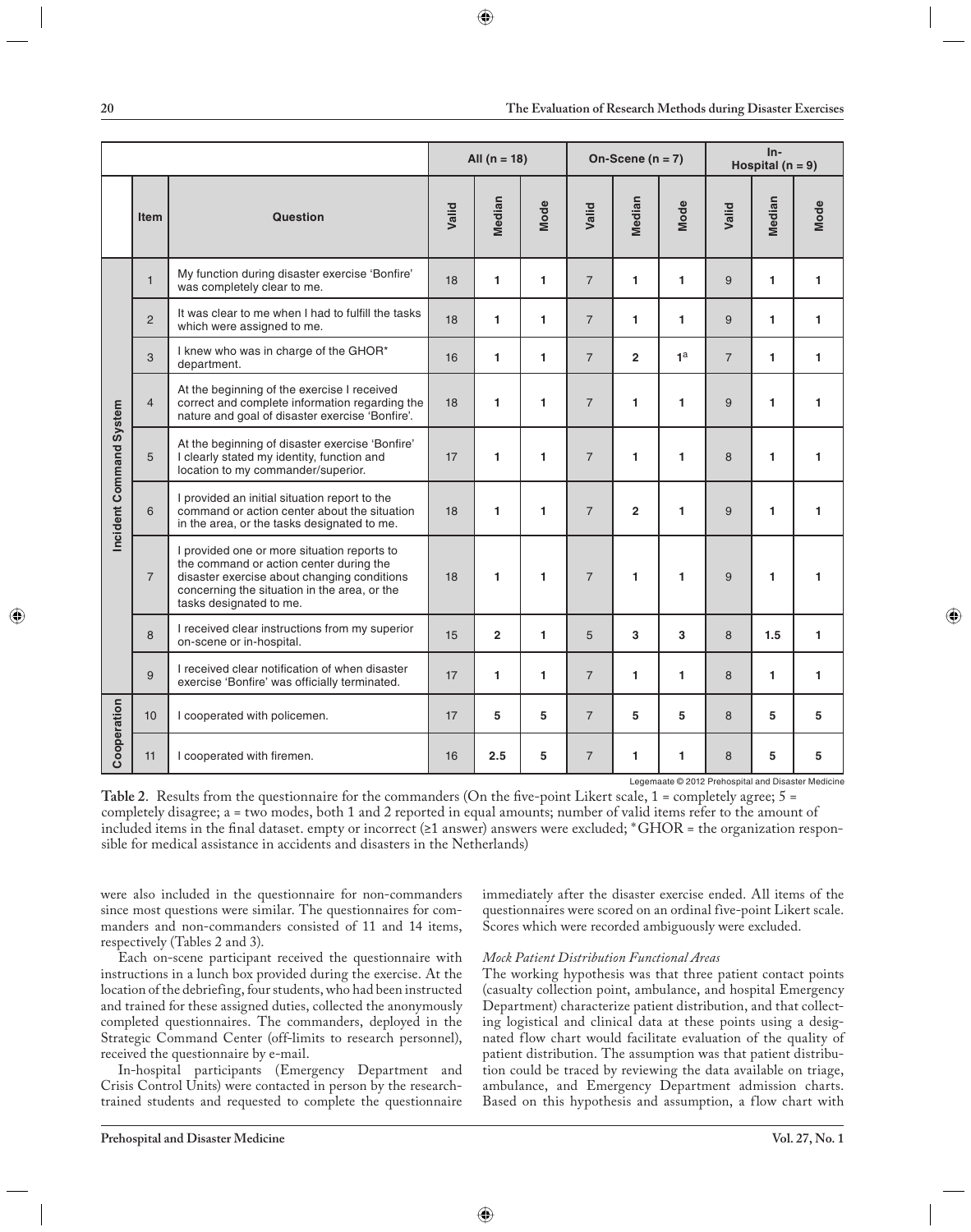|                         |                |                                                                                                                                                       |       | All ( $n = 199$ )       |                | On-scene ( $n = 123$ ) |                |                | In-hospital ( $n = 60$ ) |                |                |
|-------------------------|----------------|-------------------------------------------------------------------------------------------------------------------------------------------------------|-------|-------------------------|----------------|------------------------|----------------|----------------|--------------------------|----------------|----------------|
|                         | <b>Item</b>    | <b>Question</b>                                                                                                                                       | Valid | Median                  | Mode           | Valid                  | Median         | Mode           | Valid                    | Median         | Mode           |
|                         | $\mathbf{1}$   | My function during disaster exercise<br>'Bonfire' was completely clear to me.                                                                         | 197   | 1                       | 1              | 121                    | 1              | $\mathbf{1}$   | 60                       | 1              | $\mathbf{1}$   |
|                         | $\overline{2}$ | I knew who was in charge of the GHOR<br>department.                                                                                                   | 198   | 3.5                     | 5              | 122                    | 4              | 5              | 60                       | 3              | $\mathbf{1}$   |
|                         | 3              | My commander/superior was present and<br>clearly identified.                                                                                          | 197   | $\overline{2}$          | 1              | 121                    | 3              | $\mathbf{1}$   | 60                       | 1              | 1              |
|                         | $\overline{4}$ | My commander/superior gave clear orders/<br>instructions.                                                                                             | 197   | $\overline{2}$          | 1              | 122                    | 3              | 1              | 60                       | 1              | 1              |
| Incident Command System | 5              | At the beginning of the exercise I received<br>correct and complete information regard-<br>ing the nature and goal of disaster exercise<br>'Bonfire'. | 196   | $\overline{2}$          | $\blacksquare$ | 121                    | $\overline{2}$ | 1              | 60                       | $\overline{2}$ | 1              |
|                         | 6              | I received clear notification of when disaster<br>exercise 'Bonfire' was officially terminated.                                                       | 195   | 1                       | 1              | 120                    | 1              | 1              | 59                       | 1              | 1              |
|                         | $\overline{7}$ | The execution of the tasks by me and<br>my colleagues were well organized and<br>coordinated.                                                         | 198   | $\overline{2}$          | $\overline{2}$ | 122                    | $\overline{2}$ | 1              | 60                       | $\overline{2}$ | 1              |
| Execution               | 8              | My professional capabilities were optimally<br>utilized.                                                                                              | 198   | $\overline{2}$          | $\overline{2}$ | 123                    | 3              | 3              | 60                       | $\overline{2}$ | 1 <sup>a</sup> |
|                         | 9              | My colleagues and I worked/cooperated<br>optimally together.                                                                                          | 198   | $\overline{\mathbf{2}}$ | 1              | 122                    | $\overline{2}$ | 1              | 60                       | 1              | 1              |
|                         | 10             | It was clear to me where every - for me -<br>relevant functional zone was (i.e. casualty<br>collection points, ambulance station)                     | 193   | $\overline{2}$          | $\blacksquare$ | 120                    | $\overline{2}$ | $\overline{2}$ | 58                       | $\blacksquare$ | 1              |
| Supervision             | 11             | It was clear to me when I had to fulfill the<br>tasks which were assigned to me.                                                                      | 197   | $\overline{2}$          | $\mathbf{1}$   | 122                    | $\overline{2}$ | 1              | 59                       | 1              | 1              |
|                         | 12             | I knew who was in charge of me (super-<br>vised my tasks).                                                                                            | 196   | $\overline{2}$          | $\mathbf{1}$   | 121                    | 3              | $\mathbf{1}$   | 59                       | 1              | $\mathbf{1}$   |
|                         | 13             | I cooperated with policemen.                                                                                                                          | 185   | 3                       | 5              | 119                    | $\overline{2}$ | 1              | 53                       | 5              | 5              |
| Cooperation             | 14             | I cooperated with firemen.                                                                                                                            | 185   | 5                       | 5              | 118                    | 3              | 5              | 53                       | 5              | 5              |

Table 3. Results from the questionnaire for the non-commanders (NQC) (On the five-point Likert scale 1 = completely agree; 5 = completely disagree; a = two modes, both 1 and 2 reported in equal amounts; number of valid items refer to the amount of included items in the final dataset. Empty or incorrect ( $\geq 2$  answer) answers were excluded; \* GHOR = the organization responsible for medical assistance in accidents and disasters in the netherlands)

eight potential routes of patient distribution to a hospital was constructed (Figure 1). Two methods of control were used to monitor the accuracy of the data on the charts: (1) data provided by the logistical coordinator; and (2) data provided by the mock patients. All data from the casualty collection points, ambulances (tagged to the patient), and hospitals were collected at the two participating Emergency Departments by students, who had been instructed and trained for these assigned duties. Data from the Logistical Coordinator were collected after the exercise by one research student, who had been instructed and trained for this assigned duty. All mock patients were requested by the team leader to identify and verify the route they followed. The team leader was instructed regarding how the mock patients should identify and verify the route they followed; these instructions also were available on the flow chart that each mock patient completed.

The study was designed to (1) evaluate whether the flow chart in Figure 1 can be used as a research instrument to study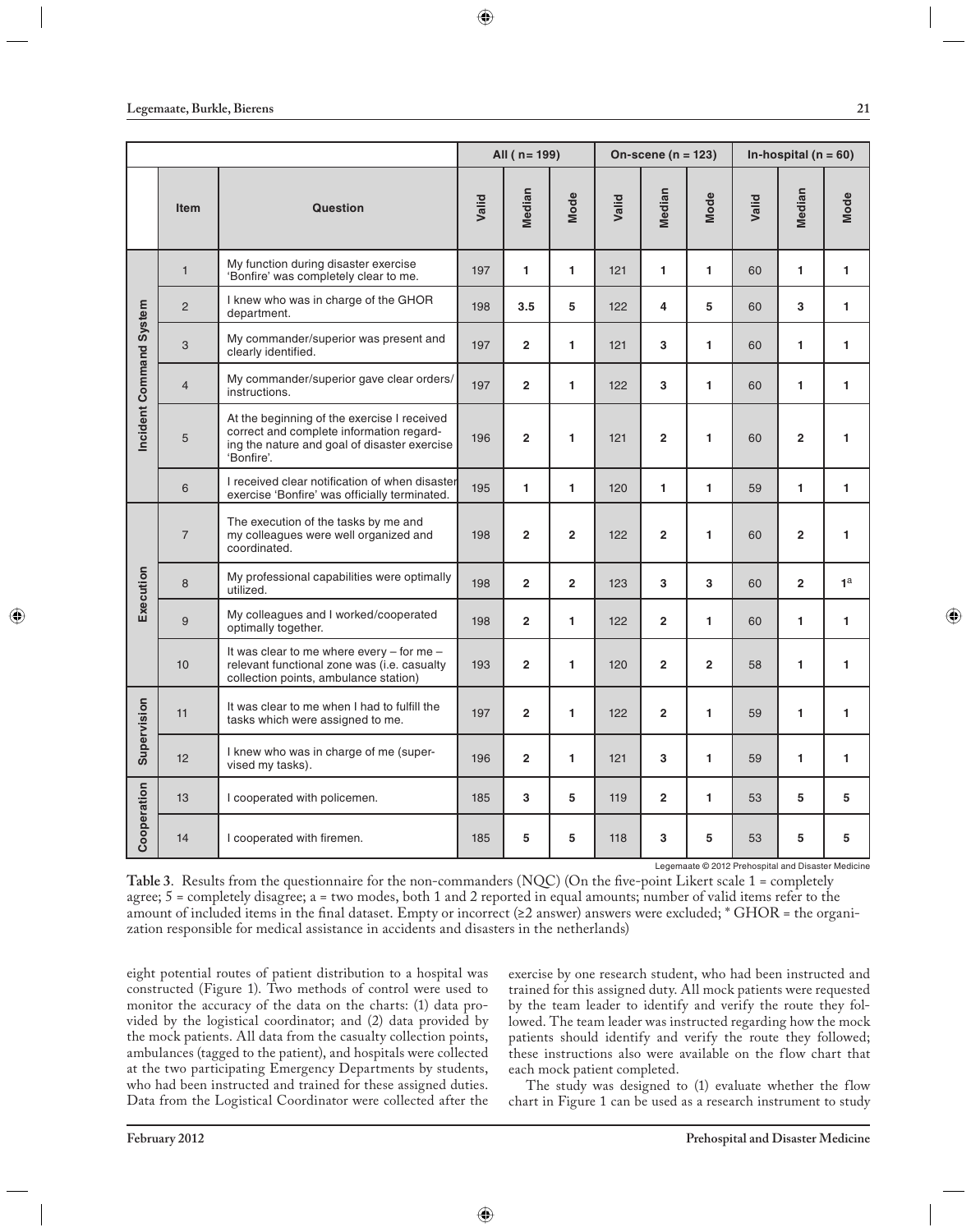

**Figure 1**. Flow chart of patient distribution based on data from casualty collection point, ambulances, and the Emergency Department (RD = Research Data from triage charts, exercise location and Emergency Department charts; MV = Mock Patient data collected from mock patients; data of 25 mock patients who were not admitted to the Emergency Department at the end of the exercise have been included)

patient distribution (i.e., to test the hypothesis); and (2) evaluate whether the registered data were suitable to study the adequacy and quality of patient distribution. Before the exercise, arrangements were made with the Ministry officials to ensure access to all documents and data for the study.

#### *Health Facility Coping Capacity Functional Areas*

Another intent of this study was to analyze the appropriateness of Trauma Center Emergency Department admission charts as potential research instruments to measure health facility coping capacity. Within the *Dutch Structure and Glossary of Disaster Management*, coping capacity is defined as the number of category T1 and T2 patients that simultaneously can be treated in a hospital within 60 minutes.<sup>11</sup> Both participating hospitals were university Trauma Centers with Level 1 Trauma Center status, and a capacity of 733 and 1,002 total beds, respectively. Hospital disaster plans of the two participating hospitals indicated that their coping capacity was 23 and 28 patients per hour, respectively. Exercise officials ensured access to all Emergency Department documents.

#### **Results**

#### *Incident Command System Functional Area*

A total of 217 health care workers participated in this study: four in the dispatch center; 94 in 62 ambulances; six in two mobile medical teams; 69 in the Emergency Departments; six disaster health officials; 19 disaster health workers; and 19 disaster health support personnel. A total of 18 commanders and 199 non-commanders completed the questionnaire. Two hundred seventeen participants were successfully contacted: 18 commanders (seven on-scene, nine in-hospital, and two unknown) and 199 non-commanders (123 onscene, 60 in-hospital, and 16 unknown). Ninety-five percent of the data from commanders and 98% from non-commanders were considered eligible for analysis. Data were considered ineligible if no, or ≥ two answers were given.

The data listed in Table 2 indicate that commanders (both on-scene and in-hospital) were positive regarding all nine aspects of the ICS during the exercise, but were negative regarding multidisciplinary cooperation with policemen (both on-scene and in-hospital commanders) and firemen (in-hospital commanders).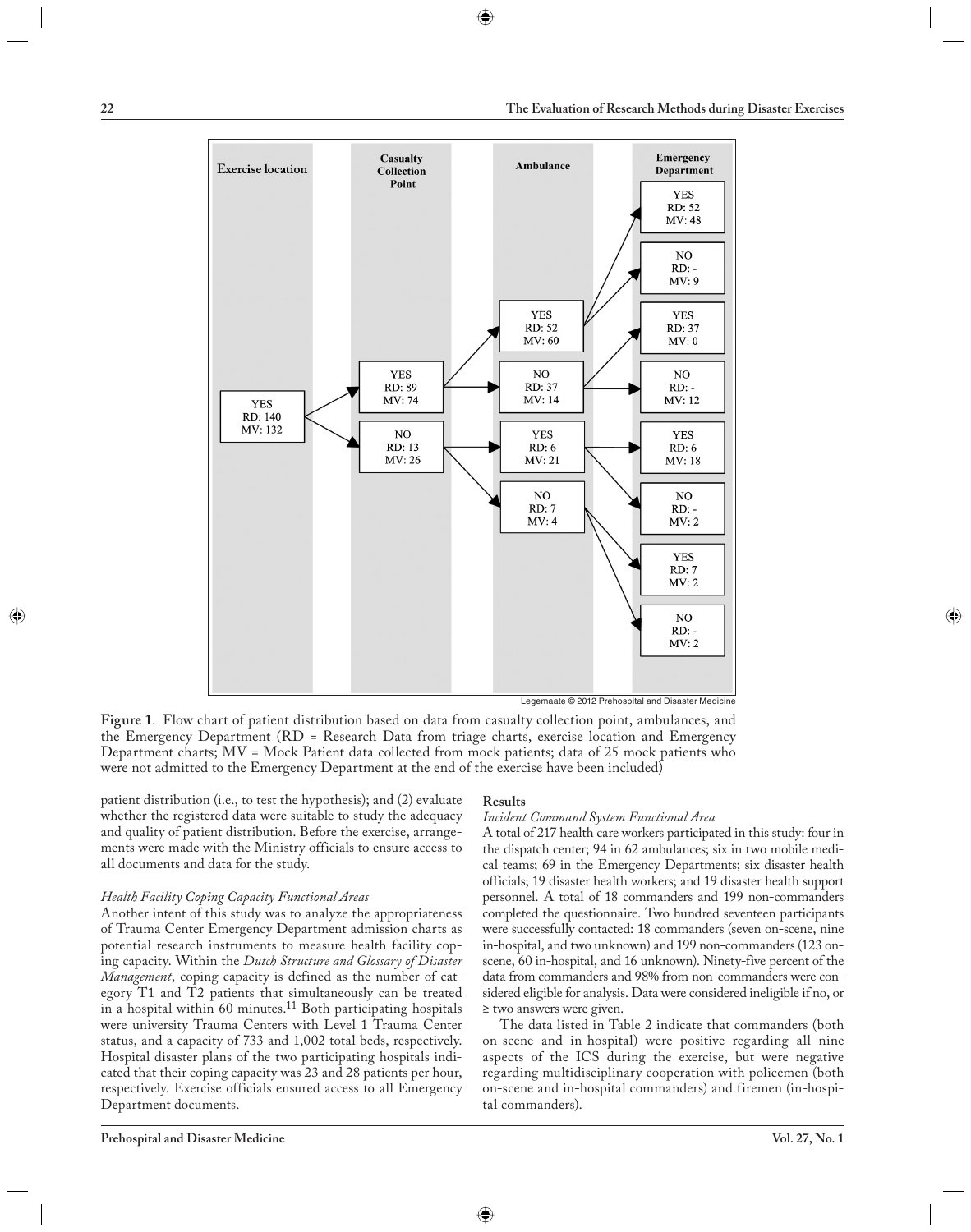| <b>Function</b>                                                                  | Location    | <b>Total Number of</b><br><b>Patients Treated/</b><br><b>Seen/Transported</b> | Available<br>Registrations (%) | <b>Form of Registration</b>  |
|----------------------------------------------------------------------------------|-------------|-------------------------------------------------------------------------------|--------------------------------|------------------------------|
| <b>Casualty Collection Points (Red Cross,</b><br>Mobile Medical Team, Ambulance) | On-Scene    | Unknown                                                                       | 89 $(87^a)$                    | <b>Patient Triage Charts</b> |
| <b>Logistical Coordinator</b>                                                    | On-Scene    | $114*$                                                                        | 114 (100)                      | Logbook                      |
| Ambulance                                                                        | On-Scene    | $102^*$ #                                                                     | 58 (57)                        | <b>Ambulance Charts</b>      |
| <b>Trauma Center</b>                                                             | In-Hospital | $102^{\#}$                                                                    | 102 (100)                      | Trauma Center Charts         |

**Table 4**. Available data/registrations on patient distribution (\* = minimum; # = excluding 6 no-play victims a = based on the total amount of patients treated)

| <b>Registration (Total)</b>                           | <b>Patient Name</b><br>$n$ (%) | <b>Triage</b><br>Classification n (%) | Time $n$ $%$ )                                                                                                                                         | <b>Destination</b><br>$n$ (%) |
|-------------------------------------------------------|--------------------------------|---------------------------------------|--------------------------------------------------------------------------------------------------------------------------------------------------------|-------------------------------|
| Triage charts (89)                                    | 74 (83)                        | 63 (71)                               | Casualty collection point in: 23 (26)<br>Casualty collection point start: 5 (6)<br>Casualty collection point leave: 19 (21)                            | 54 (61)                       |
| Ambulance charts (58)                                 | 45 (78)                        | 0                                     | Assignment/order: 17 (29)<br>Departure to patient: 18 (31)<br>Arrival at patient: 25 (43)<br>Departure with patient: 32 (55)<br>Arrival at ED: 20 (34) | 49 (84)                       |
| <b>Emergency Department</b><br>admission charts (102) | 88 (86)                        | 102 (100)                             | Arrival at ED: 63 $(62)^{\#}$<br>Leave ED: 52 $(51)^{\#}$<br>Duration ED: 52 $(51)^{\#}$                                                               | 99 (97)                       |

Legemaate © 2012 Prehospital and Disaster Medicine

**Table 5**. Availability of logistical data at three points of patient contact (# = In one Emergency Department, data were registered in all 52 cases/patients (100%). This Emergency Department also noted time data when the patient was dismissed. In the other Emergency Department, time data were registered in only 11 of 50 patients (22%).)

Non-commanders (both on-scene and in-hospital) responded positively on nine of 14 items questioned (Table 3). On-scene, non-commanders responded neutrally (median and mode scores = 3) to item 8 regarding optimal utilization of their professional capabilities. There were a total of four negative responses: (1) on-scene commanders' rating of items 2 and 14, and (2) both on-scene and in-hospital commanders responded negatively to item 13 on cooperation with firefighters (Table 3).

# *Mock Patient Distribution Functional Areas (Flow and Quality of Distribution)*

The availability of data at the three points of mock patient contact is shown in Table 4. A total of 102 mock patients reached the two participating hospitals. Triage charts were available on 89 (87%) of those who were transported to and treated in the hospital. Fifty-eight ambulance charts were available (57%), and Emergency Department admission charts were available for 102 (100%) of mock patients. The combination of available data for the tracking of 52 mock patients (51%) who participated and arrived at one hospital are graphically represented in Figure 1. This figure also depicts the discrepancies between the patient distribution as recorded in the registrations and the patient distribution recorded by the mock patients. The exercise Logistical Coordinator recorded 120 ambulance transports. Identification numbers and destination of the ambulance were available in 97% and 96%, respectively. However, mock patient data (name and/ or triage chart number) and time data were available in only 32% and 18% of the cases.

The logistical and clinical data on the quality of mock patient distribution were lacking in the vast majority of triage, ambulance, and Emergency Department admission charts (Tables 5 and 6). Time data were under-reported in all charts, with the exception of charts from one participating hospital. Clinical data were under-reported, except in charts from the patient triage and ambulance areas at both hospitals. Pulse oximetry data were reported inconsistently; measurement data were available in ambulance charts, but not available on triage and Emergency Department admission charts. In general, the clinical data from the Trauma Centers were complete and consistent.

# *Health Facility Coping Capacity Functional Areas*

The number of mock patients who were present simultaneously in the Emergency Department of one hospital in time frames of 10 minutes and one hour are shown in Figure 2. In one hospital, the anticipated coping capacity was 23 patients/hour. The data indicate that during one hour (1700 to 1800h) there were four more patients (17%) treated than were predicted. However, when analyzed by 10-minute intervals, stagnation of patient flow occurred, and the number of patients simultaneously presenting in the Emergency Department varied between one and 20 during 10 minute periods. Data on coping capacity of the second hospital during the disaster exercise were not available because the times of admission and discharge were not registered.

#### **Discussion**

This study demonstrates that a disaster exercise presents an important opportunity to prepare, test, and improve research to evaluate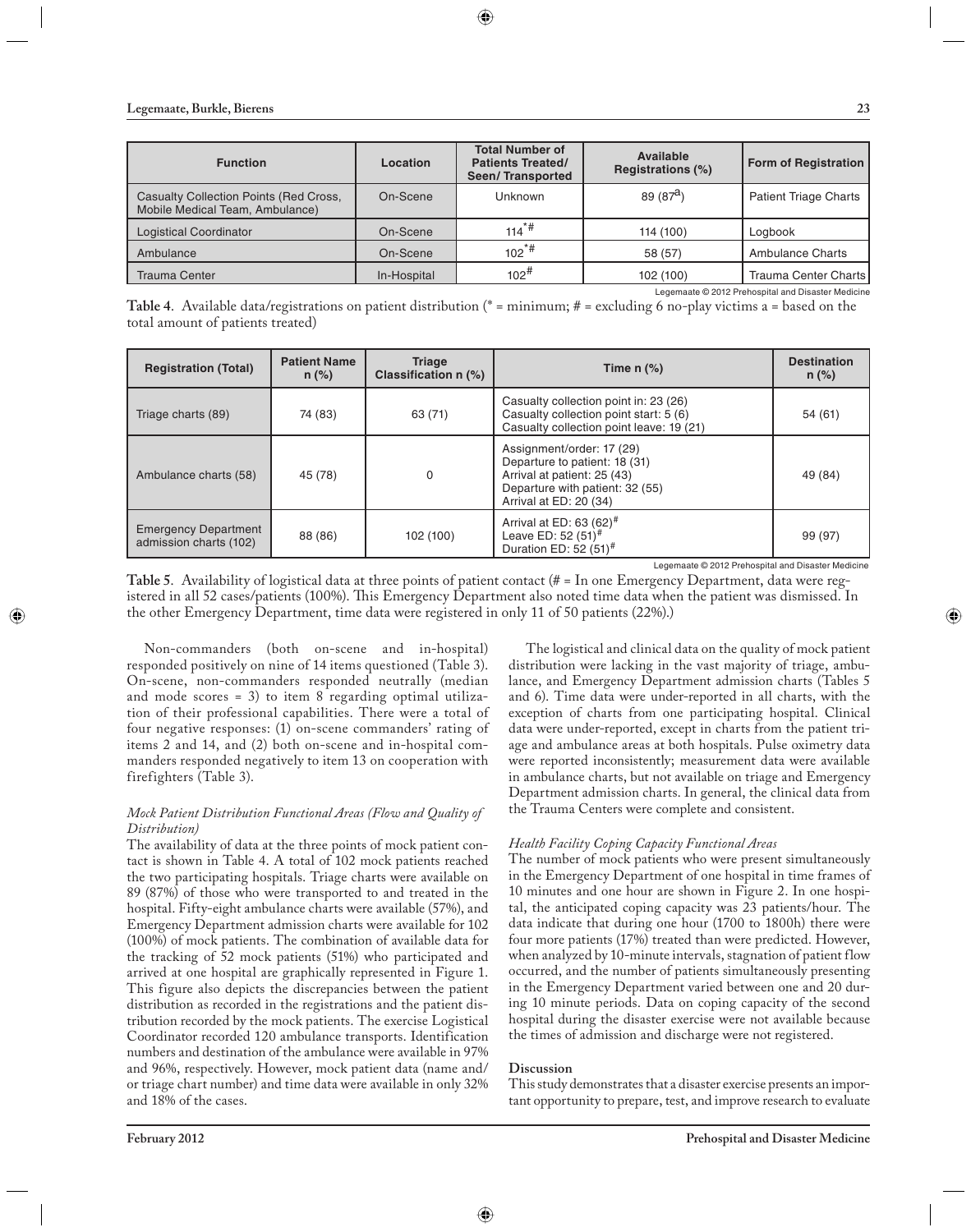|                                                    |                                        |                                       | <b>Circulation</b>                    | <b>Pulse</b>                          | RTS $(%)$                            |  |  |  |
|----------------------------------------------------|----------------------------------------|---------------------------------------|---------------------------------------|---------------------------------------|--------------------------------------|--|--|--|
| <b>Registration (total)</b>                        | Breathing (%)                          | Pulse $(\%)$                          | Blood pressure (%)                    | Oximetry $(\%)$                       |                                      |  |  |  |
| Patient triage charts (89)                         | t1:38(43)<br>t2: $15(17)$<br>t3:28(31) | t1:49(55)<br>t2: 11(12)<br>t3:24(27)  | t1: 47(53)<br>t2: 11(12)<br>t3:27(30) | 0                                     | 0                                    |  |  |  |
| Ambulance charts (58)                              | t1:48(83)<br>t2:39(67)<br>t3:34(59)    | t1:48(83)<br>t2: 29(50)<br>t3: 21(36) | t1:52(90)<br>t2: 28(48)<br>t3: 19(33) | t1:46(79)<br>t2: 27 (47)<br>t3:21(36) | t1:35(60)<br>t2: 28(48)<br>t3:28(48) |  |  |  |
| Trauma center charts (102)                         | 102 (100)                              | 102 (100)                             | 102 (100)                             | 0                                     | 0                                    |  |  |  |
| Legemaate © 2012 Prehospital and Disaster Medicine |                                        |                                       |                                       |                                       |                                      |  |  |  |

**Table 6**. Availability of clinical parameters on the three forms that are available to study the quality of the patient distribution (RTS = Revised Trauma Score;  $t1$  = at first contact,  $t2$  = intermediate contact,  $t3$  = last contact)



Legemaate © 2012 Prehospital and Disaster Medicine

**Figure 2**. Graphic representation of mock patient distribution at one participating hospital (Wide bars = number of patients simultaneously treated in the Emergency Department during a one hour period (coping capacity); narrow bars = number of patients simultaneously treated in the Emergency Department (time intervals of 10 minutes); line = hospital coping capacity in one hospital (23 patients/hour))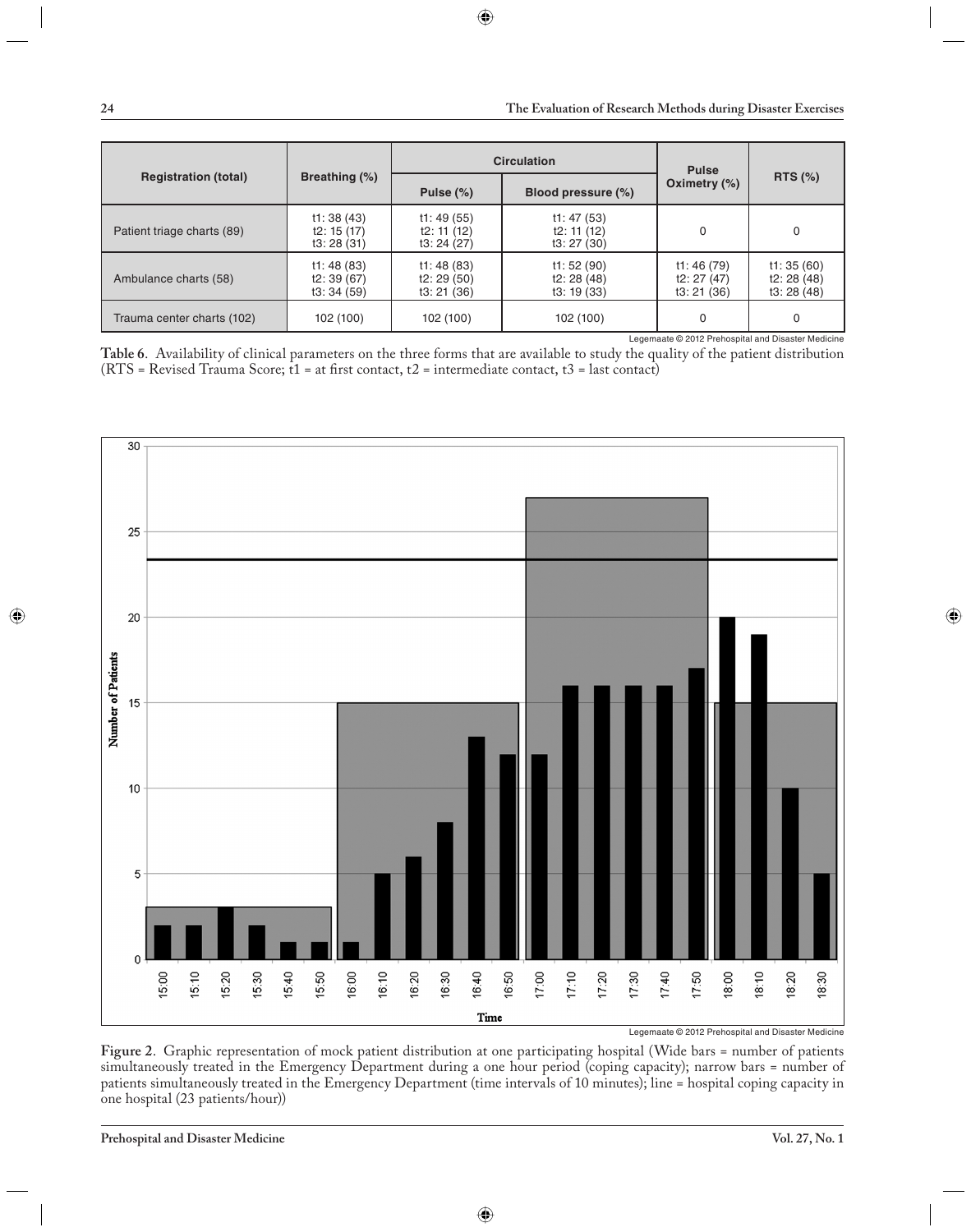the medical management of victims in a real event. The results suggest that relevant data for research purposes can be obtained immediately after a disaster using the investigated ICS questionnaire, patient information, and charts. It also was learned from testing during an exercise that minor adaptations can improve the questionnaire as discussed below. Although the flow chart studied probably can be used, the current registration formats and the low quality of the charted data do not allow study of the flow and adequacy of patient distribution. Clearly, registration forms must be improved and relevant data must be charted before a research instrument for the evaluation of patient distribution can be applied appropriately. The instrument used to study the coping capacity of Emergency Departments is useful when simple data such as admission and discharge times are available, but provides limited information on the bottlenecks in surge capacity.

It is evident that some aspects of the ICS were perceived differently by commanders and non-commanders, both on-scene and in-hospital. The finding that on-scene non-commanders did not know who was in charge, while in-hospital non-commanders did, was unexpected. On-scene non-commanders have been trained in the Command and Control structure, while in-hospital noncommanders have no direct link to the command structure. This finding suggests that one or both groups may have interpreted the question incorrectly, and this deserves reassessment and possible revision of the questionnaire. The negative answers concerning the multidisciplinary cooperation between the in-hospital groups and police and firefighters are consistent with the scenario of this exercise, in which there was no requirement for multidisciplinary cooperation. These findings support the need for revision of the question concerning who was in charge.

Results regarding current, formal registration systems for patient tracking and patient distribution were less favorable. Only half of the patients could be tracked, even when triage, ambulance, and hospital charts were combined. This was due to incomplete registration on the patient triage charts, and on the forms used by the ambulance services. Data from the Logistical Coordinator, which in itself should allow tracing of all patients, proved to be unusable for this task because various essential data were missing. In addition, information from the mock patients was not reliable. The finding that patient distribution cannot be studied is worrisome, not only from the perspective of disaster research, but also from the broader planning perspective. Identical practical problems may occur when the patient distribution process is studied during an actual disaster. If patient distribution cannot be measured by the three available contact points (combination of registrations, registration by the person in charge of patient distribution, registration by the patients themselves), obtaining quality measurements, and thus improvement of patient distribution, is a major concern.

Problems with tracking patients due to communication and transport factors during disasters and disaster exercises have been reported.<sup>12-14</sup> Even with most modern Information and Communication Technologies (ICT) in a controlled military environment, tracking of patients appears to be a problem.15

The concern becomes even greater in relation to the lack of data to evaluate the quality of the patient distribution. On the available triage charts, most of the data were missing. Triage, ambulance, and Emergency Department admission charts do not collect identical parameters, or they use different definitions for the same parameters. This causes inconsistencies, which make it nearly impossible to estimate the quality of patient distribution. Data provided by the mock patients deviated largely from registered data on the triage, ambulance, and Emergency Department admission charts, and could not be used to study patient distribution. Real patients may be even less reliable in providing data to assess how well the patient distribution system has worked.

Measuring the coping capacity of one hospital was feasible because the times of Emergency Department admission and discharge were registered. The differences between the patients simultaneously present in time frames of 10 minutes and one hour point to an arbitrary definition of coping capacity. The smaller time intervals gave more precise information on the large fluctuations in patient presentation rates.

This study confirms that lessons can be learned from testing potential research instruments during disaster exercises. Integration of the instruments tested in this study with other quality measurement tools is an important next step. Also, hypotheses can be tested during disaster exercises staged as experimental settings. The current study would have benefited from earlier consultation to facilitate better coordination between study design and disaster exercise planning to optimize the research potential.  $3,4,9$ 

Overall, the results of this study added to the understanding of why research during disasters is problematic, and sheds a light on the potential for and problems with disaster research during exercises. The lack of data hampers disaster research, even in the artificial setting of a national disaster exercise. Proactive disaster research instruments are needed, and good information documentation by field workers is essential. Unfortunately, disaster health researchers have limited access to the mechanisms and policies that can improve the quality of documentation by field workers. Because appropriate charting during disaster exercises can result in better information during real disasters, policymakers should work to increase field workers' awareness of the need for quality registration data.

#### **Limitations**

The study design, conceived under great time pressure, would have benefited from more reflection and attention to detail. The original objective of the study was to investigate potential research instruments for use in the disaster setting. In reality, most of the questionnaires and charts that could be used as data sources for research had been tested.

Instructions to the students and mock patients, as well as the compliance of the participants, appeared not to have been negatively influenced by the short preparation period, nor did it adversely influence the research design preparedness of the three functional areas of study. However, if more time had been available, the studied functional areas might have been designed so that data from each area could be compared to data from the others, and the ICS questionnaires could have been validated.

Advance planning of disaster exercises and the roles of all participants are somewhat theoretical, and this limits the validity for predicting what might occur during an actual event. It is unclear if this has positively or negatively influenced the quantity and quality of the data. The lack of direct observation by the researchers may have had a negative effect on the quality of data in relation to Command and Control, patient distribution, and hospital coping capacity. On the other hand, the presence of observers might have influenced the behaviour of the participants.

In the ICS functional area, it was not possible to establish the exact participation rate due to deviations in the planned